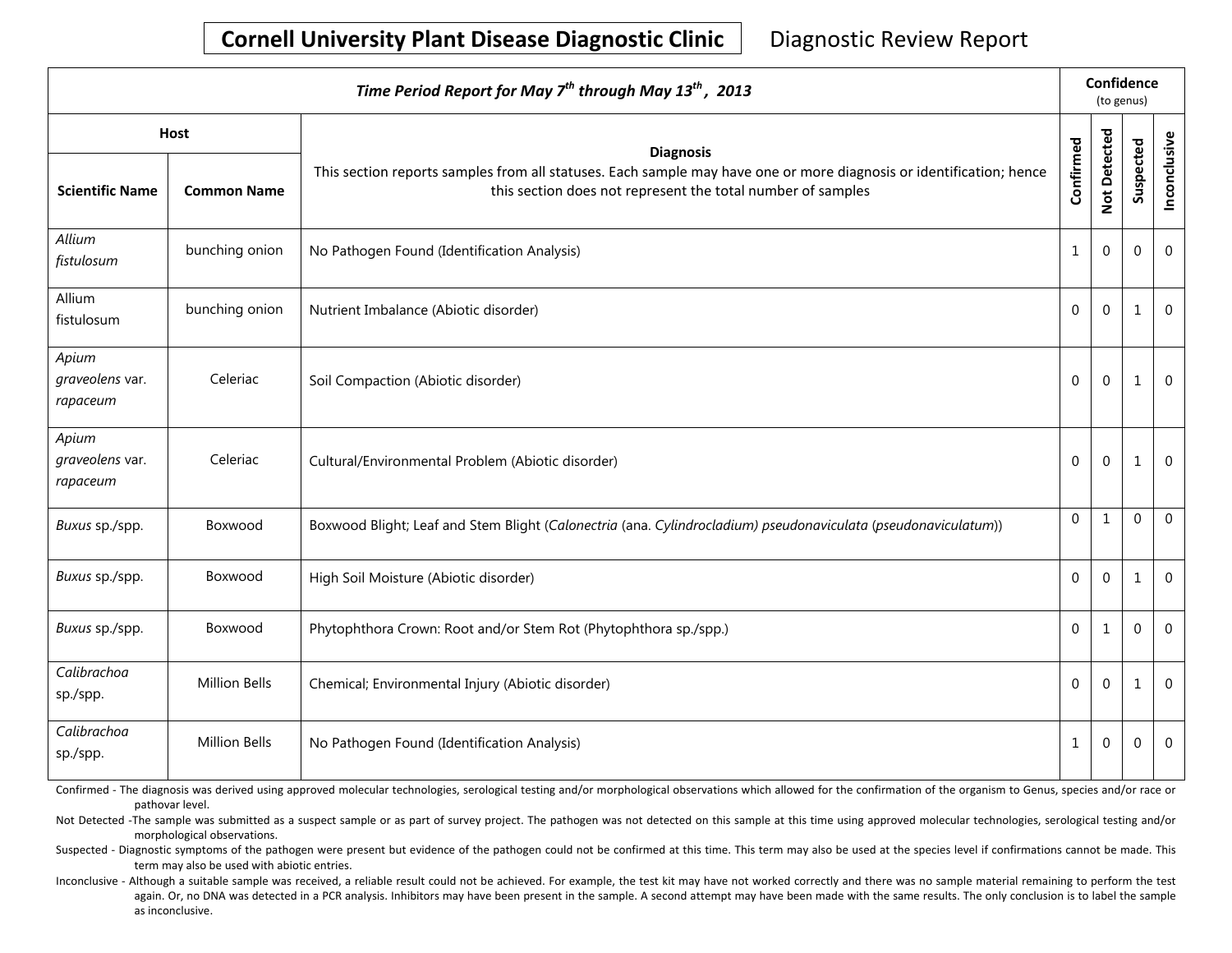# **Cornell University Plant Disease Diagnostic Clinic** | Diagnostic Review Report

| Cladrastis lutea         | American<br>Yellowwood | High Soil Moisture (Abiotic disorder)                               | $\Omega$       | $\Omega$     | 1            | $\Omega$       |
|--------------------------|------------------------|---------------------------------------------------------------------|----------------|--------------|--------------|----------------|
| Cladrastis lutea         | American<br>Yellowwood | Phytophthora Crown: Root and/or Stem Rot (Phytophthora sp./spp.)    | $\mathbf{0}$   | 1            | 0            | $\Omega$       |
| Hakonechloa<br>macra     | Hakone Grass           | Not Pathogen; Saprophyte (Secondary Agents; Saprophytes; Unspecif.) | $\mathbf{1}$   | $\mathbf{0}$ | $\mathbf 0$  | $\mathbf 0$    |
| Hakonechloa<br>macra     | Hakone Grass           | No Pathogen Found (Identification Analysis)                         | 1              | 0            | $\Omega$     | $\Omega$       |
| Lycopersicon<br>sp./spp. | Tomato                 | Not Pathogen; Saprophyte (Secondary Agents; Saprophytes; Unspecif.) | $\mathbf{1}$   | $\Omega$     | $\Omega$     | $\Omega$       |
| Lycopersicon<br>sp./spp. | Tomato                 | Oedema; Edema (Abiotic disorder)                                    | $\mathbf{1}$   | $\mathbf 0$  | $\Omega$     | $\Omega$       |
| Picea pungens            | <b>Blue Spruce</b>     | Cytospora Canker; Dieback (Cytospora sp./spp.)                      | $\Omega$       | $\Omega$     | 1            | $\Omega$       |
| Picea pungens            | <b>Blue Spruce</b>     | Unknown Abiotic Disorder (Abiotic disorder)                         | $\mathbf 0$    | $\mathbf{0}$ | 1            | $\overline{0}$ |
| Pinus strobus            | Eastern White pine     | High Soil Moisture (Abiotic disorder)                               | $\Omega$       | $\Omega$     | 1            | $\overline{0}$ |
| Pinus strobus            | Eastern White pine     | Not Pathogen; Saprophyte (Secondary Agents; Saprophytes; Unspecif.) | $\mathbf{1}$   | $\mathbf{0}$ | $\mathbf{0}$ | $\mathbf 0$    |
| Rhododendron<br>sp./spp. | Rhododendron           | High Soil Moisture (Abiotic disorder)                               | $\Omega$       | $\Omega$     | $\mathbf{1}$ | $\overline{0}$ |
| Rhododendron<br>sp./spp. | Rhododendron           | Not Pathogen; Saprophyte (Secondary Agents; Saprophytes; Unspecif.) | $\mathbf{1}$   | $\mathbf{0}$ | 0            | $\mathbf{0}$   |
| Rhododendron<br>sp./spp. | Rhododendron           | Root Damage (Abiotic disorder)                                      | $\mathbf 0$    | $\mathbf{0}$ | 1            | $\overline{0}$ |
| Syringa vulgaris         | Common Lilac           | Root Damage (Abiotic disorder)                                      | $\overline{0}$ | 0            | 1            | $\mathbf 0$    |

- Confirmed The diagnosis was derived using approved molecular technologies, serological testing and/or morphological observations which allowed for the confirmation of the organism to Genus, species and/or race or pathovar level.
- Not Detected -The sample was submitted as a suspect sample or as part of survey project. The pathogen was not detected on this sample at this time using approved molecular technologies, serological testing and/or morphological observations.
- Suspected Diagnostic symptoms of the pathogen were present but evidence of the pathogen could not be confirmed at this time. This term may also be used at the species level if confirmations cannot be made. This term may also be used with abiotic entries.
- Inconclusive Although a suitable sample was received, a reliable result could not be achieved. For example, the test kit may have not worked correctly and there was no sample material remaining to perform the test again. Or, no DNA was detected in a PCR analysis. Inhibitors may have been present in the sample. A second attempt may have been made with the same results. The only conclusion is to label the sample as inconclusive.